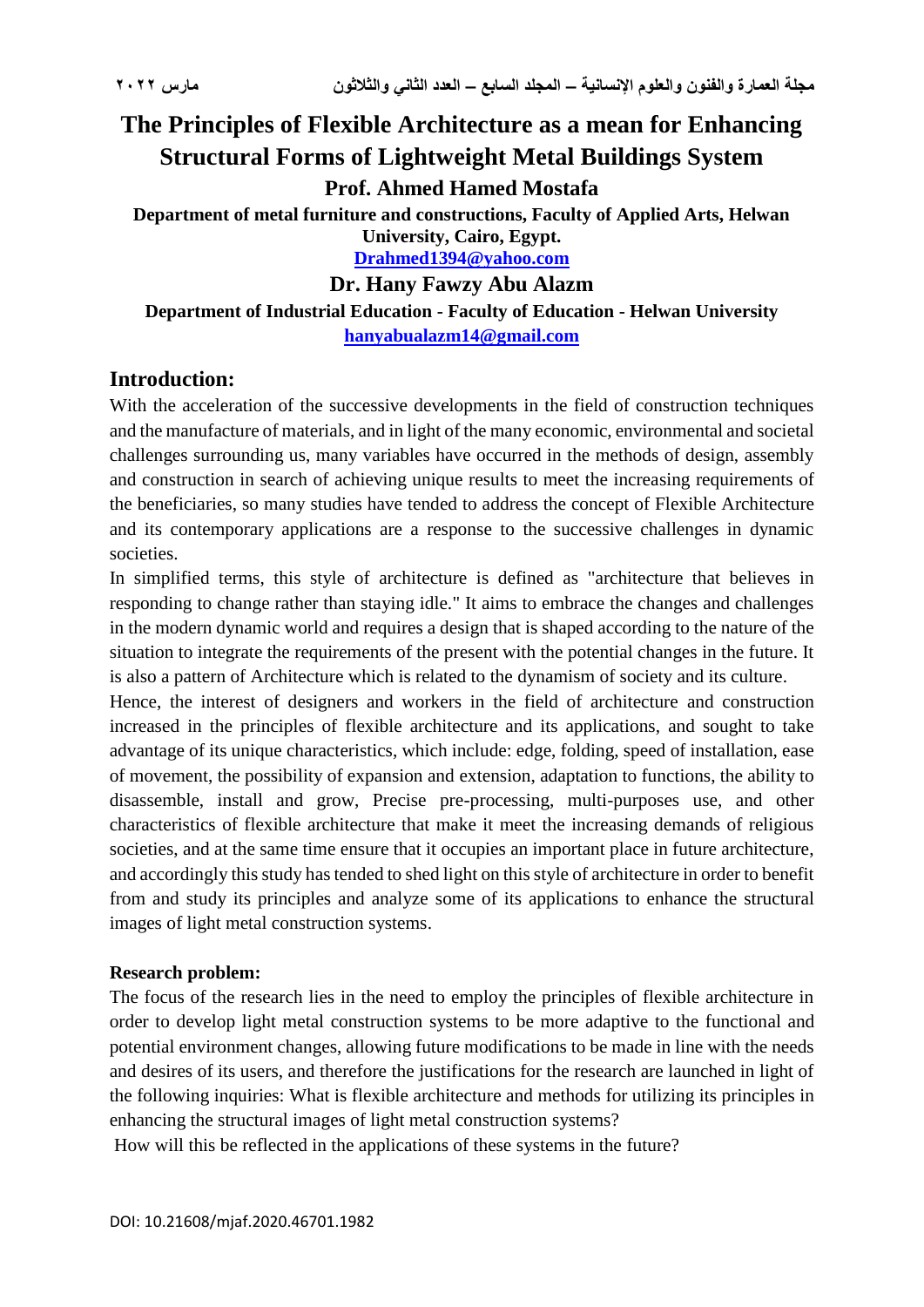#### **Research objective:**

The research aims to shed light on the concepts and principles of flexible architecture and analyze some of its applications, to devise the contents and methods of that style of architecture, seeking to establish the principles of design flexibility and to take advantage of these principles in enhancing the structural images of light metal construction systems.

#### **Research axes:**

To achieve the goal of the research, the study addressed the following axes:

The first axis: flexibility in architecture and light construction

This axis included the definition and concepts of flexible architecture, and the principles of flexible architecture, which were represented in "adaptability, mobility, transferability, and interactivity).

Through this axis, the study found that flexible architecture expresses the directions and contents of pre-fabricated architecture, transformable architecture and interactive architecture, foldable architecture, mobile architecture and flexible membrane architecture, and tension and tent architecture.

The second axis: an analytical study of some applications of flexible architecture

This axis included a study of some applied models of flexible architecture, including (flexible tent structures, framework structures, box structures, dynamic structures, and transforming structures).

The third axis: flexibility and enhancement of structural images in the systems and applications of light metal construction.

This axis of the study dealt with a projection of the principle of flexible architecture on light metal construction systems, when the study concluded in this axis that the possibility of achieving design flexibility in light construction applications through several means, including: the possibility of re-use as in metal containers, open planes as in space structures systems Longterm adaptation, as in framework systems, extension or expansion, as in box and tent systems, or by transformation as in aesthetic systems.

### **Results:**

The study found the following results:

1-The development in design techniques, manufacturing and building materials contributed to providing innovative construction solutions and images for light construction applications, making them more efficient, adaptive and flexible in facing economic, environmental and societal challenges.

2-Flexibility is a multi-semantic term that expresses several elements: space, structure, functions, materials, and technology; Its content has contributed to the development of design techniques, manufacturing and building materials, in providing innovative construction solutions and images for construction applications, lies in the ability to adjust, adapt, transform, respond and adapt, and the ability to deal with potential changes in light of insightful readings of use, functional, environmental and technological considerations.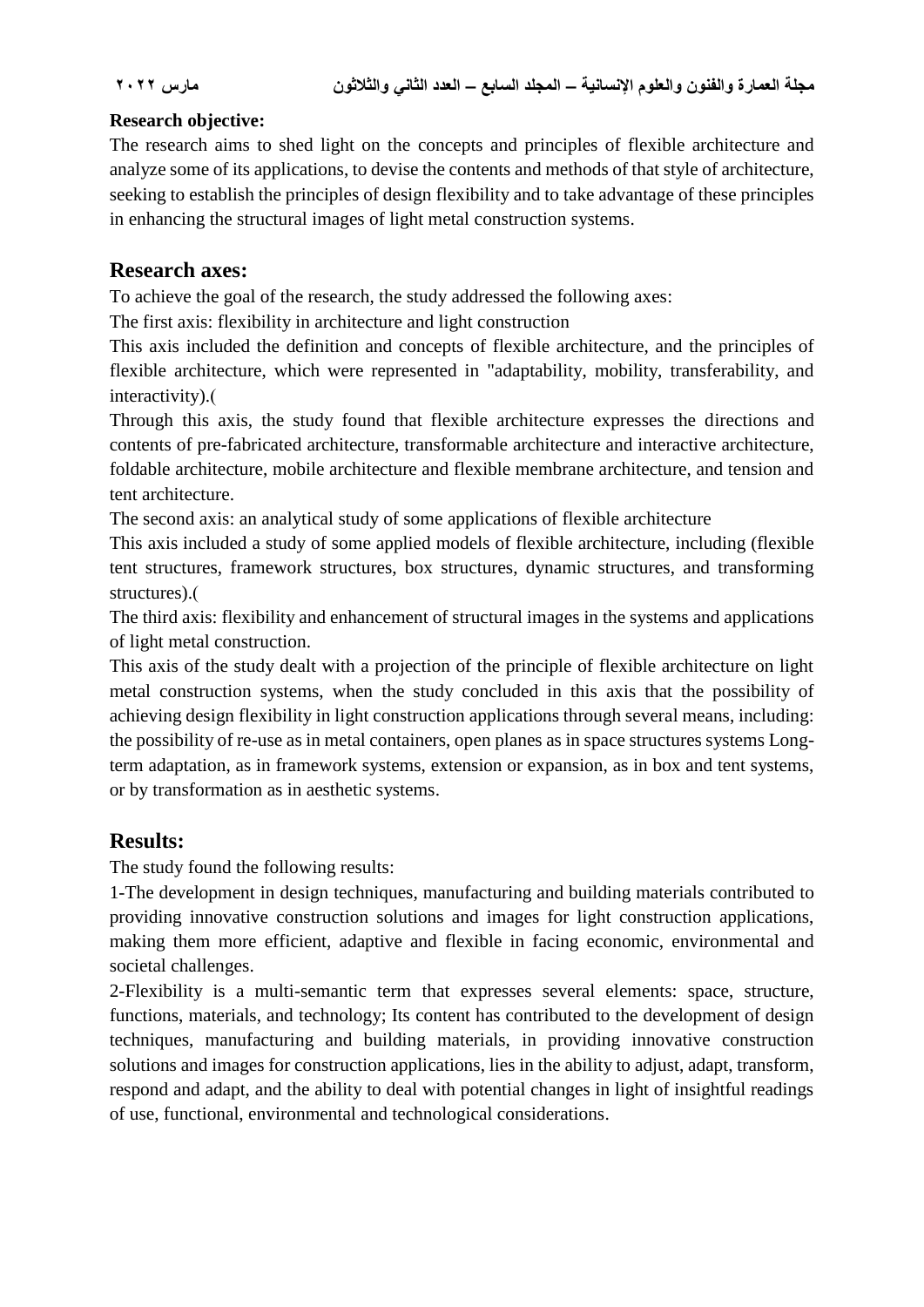3-The systems and applications of light steel construction are characterized by flexible construction characteristics, which make them the fastest in responding to the changes and challenges in dynamic societies and possible changes in the future.

4-Flexibility is embedded in the light structure design process in several stages: in basic design, upon awareness of uncertainties, when creating concepts for designing flexible systems, when exploring design space and when managing operations.

5-The application of flexibility needs a designer with flexible thinking who has the ability to transform and qualitatively move between situations and see problems in several angles, with the ability to find solutions or perceptions that achieve the purpose efficiently, and adapt suitably.

6-A light structure acquires the characteristic of flexibility if it is able to adapt to a greater amount of needs and expected changes, and respond to the requirements of the present and potential changes in the future, during which the optimal use of available resources and new technologies, and through which more special solutions are available that can be modified and added.

7-Flexibility in light construction applications can be enhanced by taking advantage of the development of digital technologies in design, manufacturing, material synthesis, and employing pre-fabricated principles, and by systematically expanding relevant interdisciplinary research related to innovation and development, exploration, analysis, experimentation and testing.

.8-The flexible transformation feature enhances the environmental sustainability of light installations, by interacting with the external environment, responding to climatic situations, and making use of its structural components to make tangible changes in shape, and space.

9-Structural flexibility lies in adapting to various spaces and jobs, optimizing the use of available technologies and materials, minimizing environmental impacts, balance between efficiency and economy, designing for a minimum number of structural components, structural simplification and assembly with the least amount of skills, and manufacturing according to the principles of pre-processing and reuse.

10-The forms of flexibility in light construction applications vary to include: functional adaptability, versatility, convertibility, simple construction, expansion and growth, design for privacy, reactivity and dynamism, prefabrication, reuse, structural flexibility, structural economics, change and modification, portability, Jaw and fit, durability with light weight.

11-There are many trends in light construction that express the contents of flexible architecture such as: pre-fabricated construction, collapsible construction, container construction, construction with flexible membranes, construction with synthetic plastics, convertible construction, mobile construction, tensioned construction, air-supported construction, aluminum construction.

12-The employment and consolidation of general principles of resilient architecture in light of construction applications, providing frameworks through which design and construction methods can be strengthened in the search for new paths to find flexible applications that were not previously anticipated.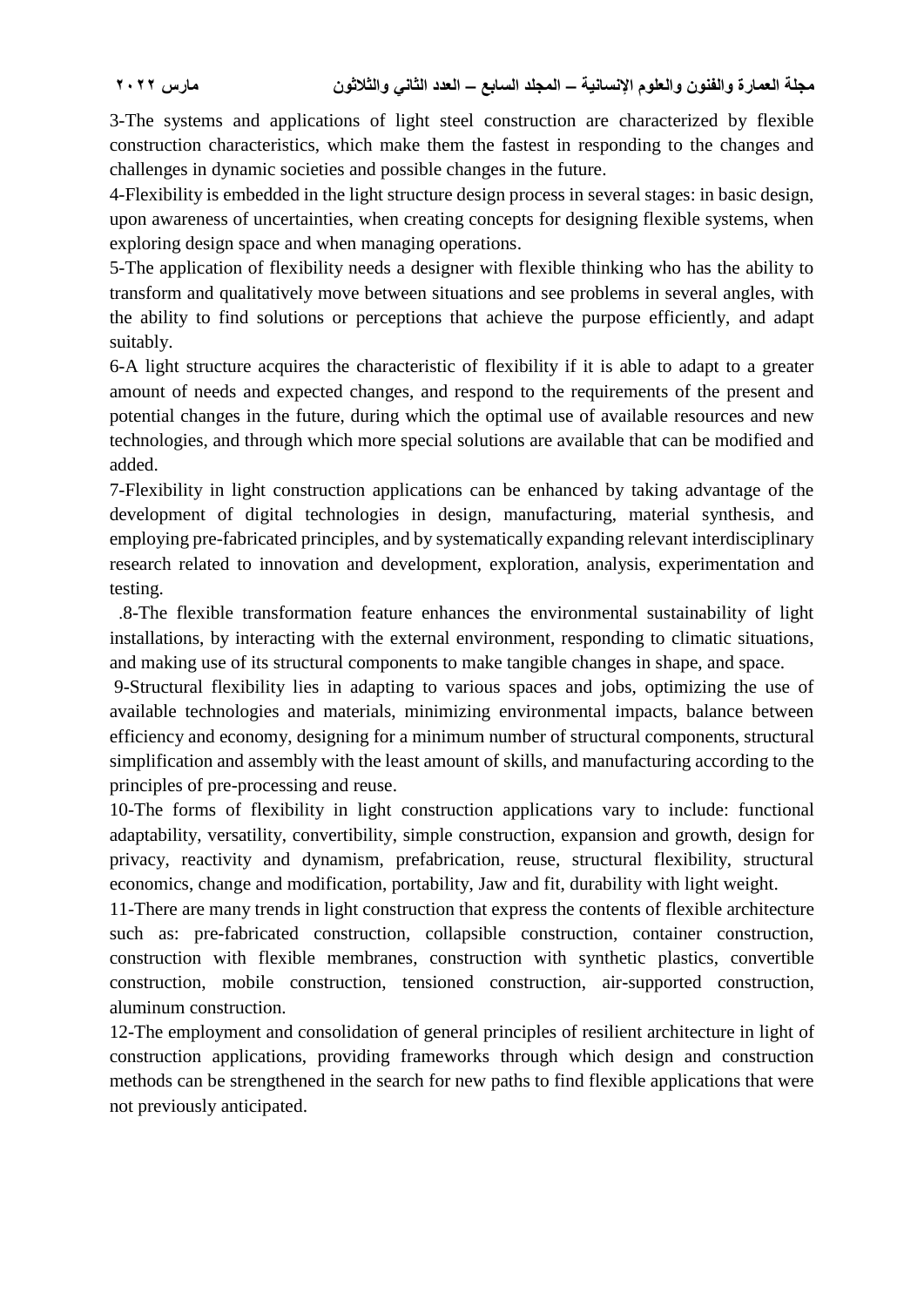## **Recommendations:**

1-study and analyze the concept of flexible design and the possibility of benefiting from it in the field of design in general and in the field of design for furniture and light metal constructions in particular.

2-Studying the new design theories and strategies with the aim of extracting the design principles that can be employed in the field of developing design ideas for designers of light metal construction systems.

3-Research in the field of manufacturing techniques and updated materials, whose applications can be used in developing innovative designs in the field of design for furniture and light metal construction systems characterized by flexibility,

adaptability and compatibility with the successive future needs and changes of users' requirements.

### **The research included the following references**

 Tanos,waad&zeadelmhanaa. elmoronaa eltasmemaa kahdy maaer elsakn ele;tsady,mgalt gamat dmashk ,mogald29,eladad1.

 Radwan, Ahmed H. Containers Architecture Reusing Shipping Containers in creating Architectural Spaces. International Conference on Architecture, Civil and Environment Engineering (ICACEE 2015)) at Kuala Lumpur, Malaysia.

• Lozano, Diego & Angel Mart'ın, Miguel A. Serrano, and Carlos (2019) Design of Flexible Structural System for Building Customization, Advances in Civil Engineering, Hindawi, Published 16, Volume 2019, Article ID 2103830.

• Cunha, Fenando & Mota, Reis, Marques, Pinto & Fangueiro (2016) Development of a flexible, light weight structure, adaptable to any space through a shape shifting feature, International Symposium on "Novel Structural Skins, Published by Elsevier Ltd, Procedia Engineering (155).

• Scuderi ,Giuliana (January 2019) Designing Flexibility and Adaptability: The Answer to Integrated Residential Building Retrofit, journal of designs, MDPI.

• Alaraji, Khwla & Mahmud Mohd Jusan (January 2012 January 2012) Flexible Architectural Design And User Participation , Architecture in the Faculty of Built Environment at Universiti Teknologi Malaysia. (https://www.researchgate.net/publication/262002345)

 Acharya , Larissa (Spring 2013) FLEXIBLE ARCHITECTURE FOR THE DYNAMIC SOCIETIES Reflection on a Journey from the 20th Century into the Future, Master's thesis in Art History, Faculty of Humanities, Social Sciences and Education ,University of Tromsø.

• Chou , Mable & Chung-Piaw Teo , Huan Zheng (August 2008), Process Flexibility: Design, Evaluation and Applications, National University of Singapore.

• Marcin Gierbienis (3/2019) Sustainable and creative temporary architecture: the activities of the assemble collective, Technical Transactions, Architecture And Urban Planning, Cracow University of Technology.

• Cardin, Michel-Alexandre (January 2014) Enabling Flexibility in Engineering Systems: A Taxonomy of Procedures and aDesign Framework, Journal of Mechanical Design, M.-A. Cardin, Paper MD-12-1468.